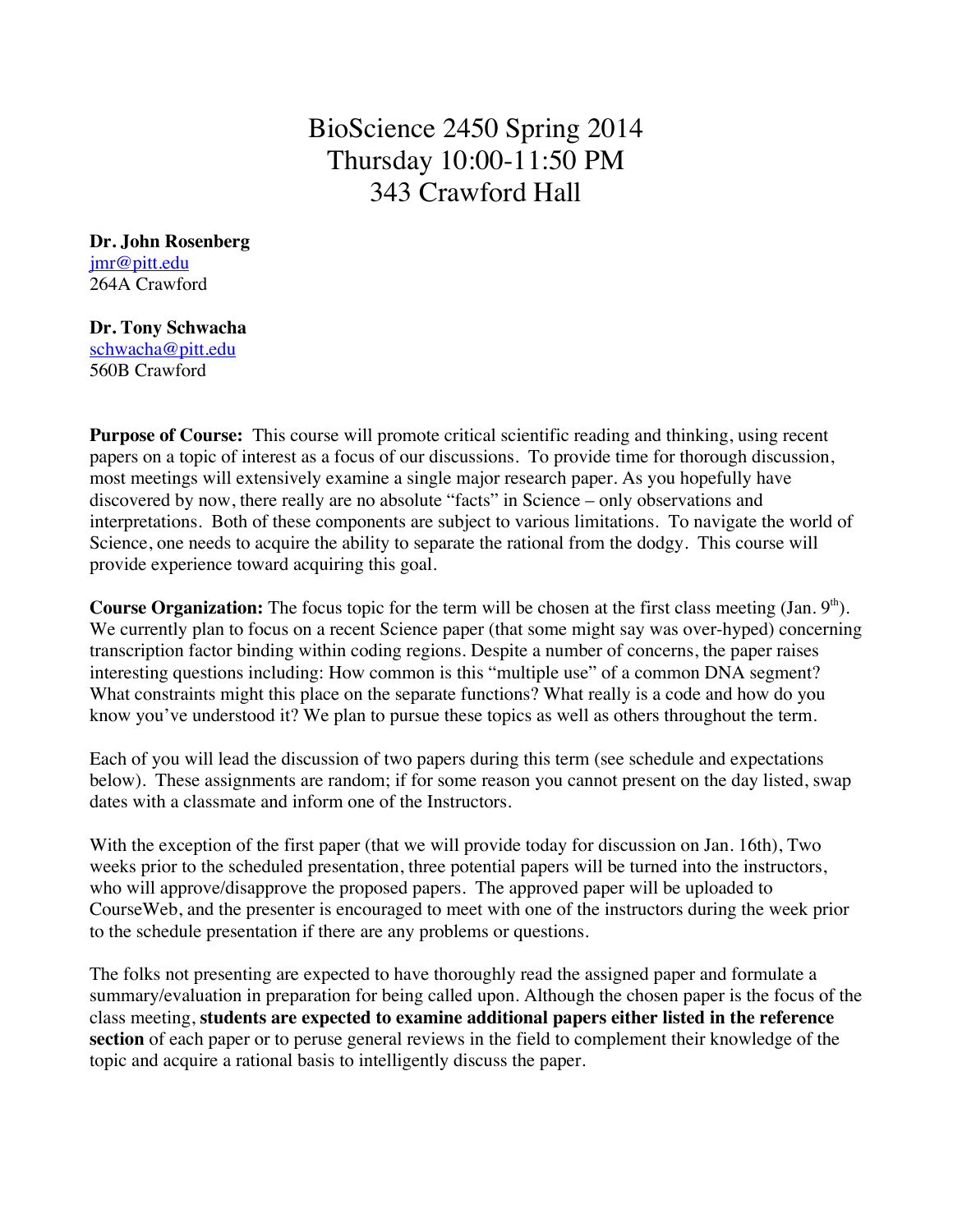Prior to the discussion of each paper, one class member (NOT the presenter) will be chosen at random to provide a two minute summary of the day's paper. The ability to successfully do this will be a part of your final grade (below).

## **Presentation schedule:**

- Jan. 9 Introduction, assignments
- Jan 16 Dominique Barbeau
- Jan 23 Hillary Cleveland
- Jan 30 Chong Dai
- Feb 6 Elizabeth Hildreth
- Feb 13 Travis Mavrich
- Feb 20 Sarah Smith
- Feb. 27 Zhihao Sun
- Mar. 6 Dominique Barbeau

#### Mar. 13 **No class Spring Break**

- Mar. 20 Hillary Cleveland
- Mar 27 Chong Dai
- April 3 Elizabeth Hildreth
- April 10 Travis Mavrich
- April 17 Sarah Smith, Zhihao Sun

# **Expectations:**

**In class summaries** should reflect roughly a page of single-spaced text, and need to encompass the following points:

- • **Very brief** summary of the paper
- • Strengths of the scientific work
- • Shortcomings of the scientific work

*Avoid recapitulating the wording of the authors and give your own personal evaluation.*